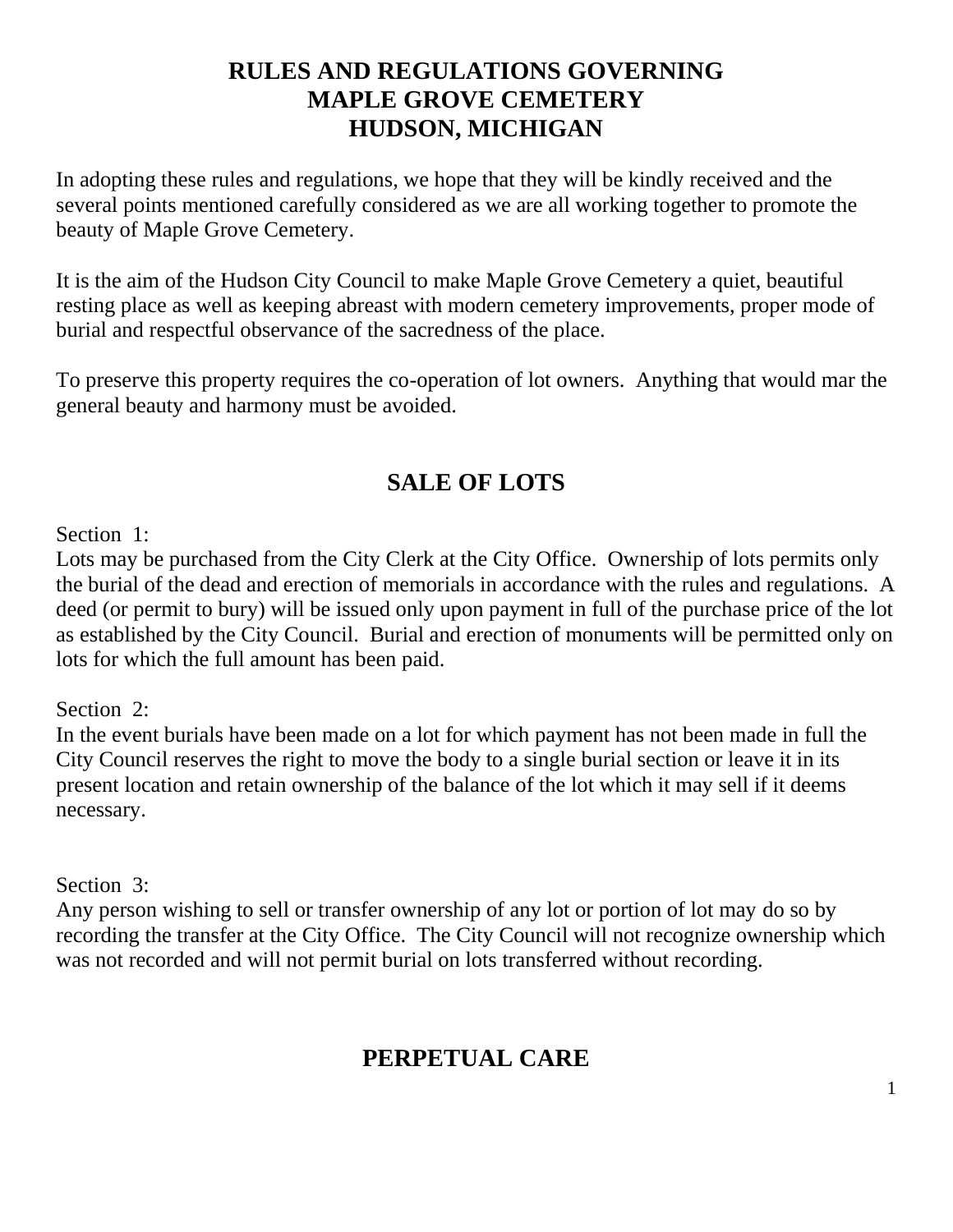Section 1:

Perpetual care shall consist only of the reasonable care and maintenance of lots as prescribed in these rules and regulations. Perpetual care is included in the purchase price of all lots in the cemetery.

Section 2:

Perpetual care shall not constitute the care of flowers, shrubs, memorials or any other objects or decorations placed on lots.

#### **BURIALS**

Section 1:

All burials are under the supervision of the Superintendent of Public Works and may be made only by persons authorized by the City Council. A proper and approved vault must be used for all burials.

Section 2:

The Superintendent must be notified at least 24 hours in advance of time set for burials. A representative of the family shall select the grave to be opened. In the event this selection is not made the Superintendent is authorized to select the grave and the City Council assumes no responsibility concerning the location.

Section 3:

The fee for burial service is established by the City Council and is on file at the City Office. All fees must be paid not later than the time of burial.

## **MEMORIALS**

Section 1:

Until the lot on which it is to be erected has been paid for, a certificate of ownership issued, and all accrued charges for services rendered paid in full, no memorial work will be permitted.

Monuments and markers shall be placed on the grave lot only in the position designated by the rules and regulations; or in the absence of a rule or regulation, then as designated by the Superintendent or the City Manager.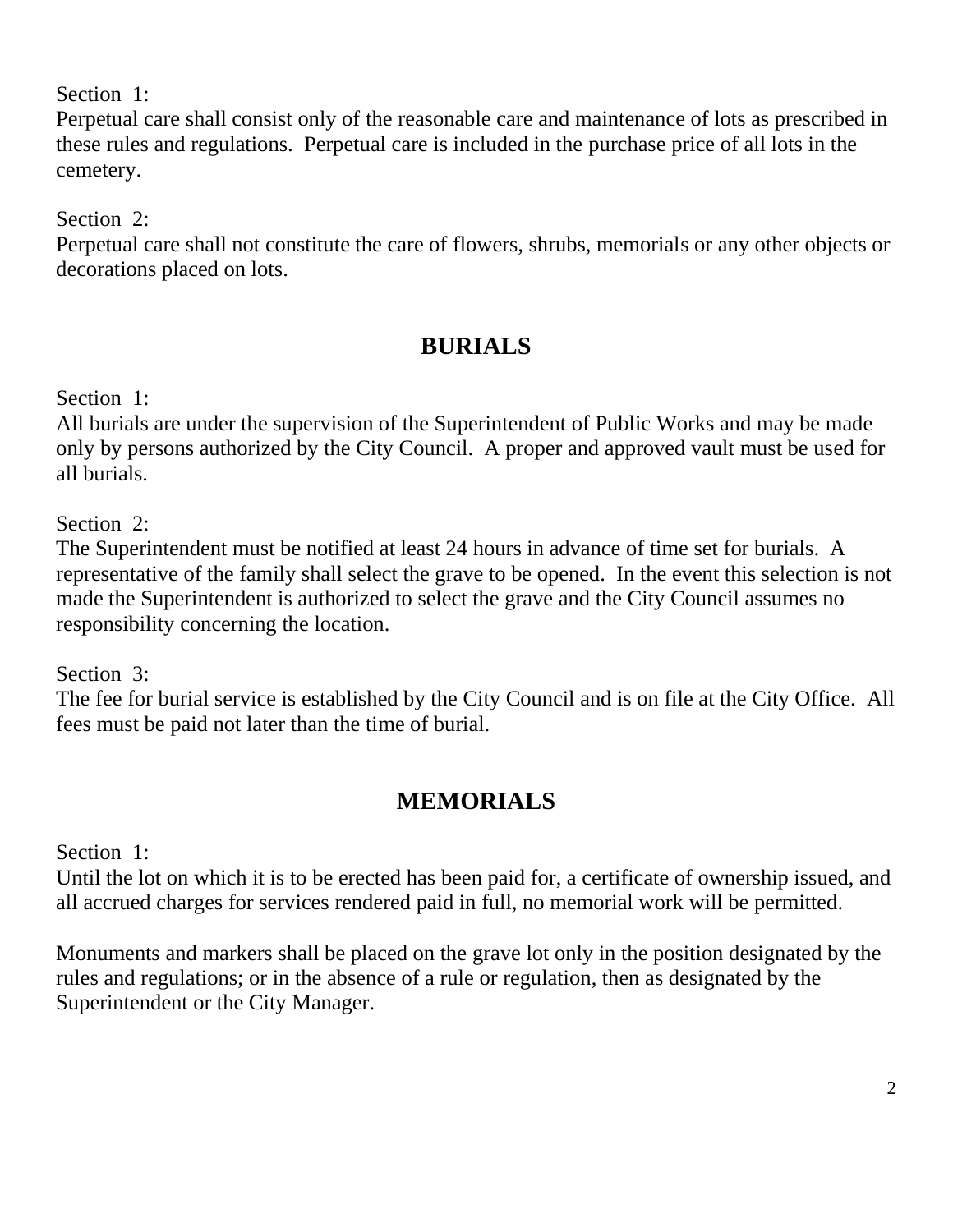All foundations for memorials shall be of cement and shall be installed by the Department of Public Works staff, the charges for which shall be uniform and on record at the City Office. Such charges shall be paid before memorial work is erected.

Section 2:

In section A, B, G, and H and blocks A to Y one (1) above ground memorial may be placed on each grave. The length of the memorial may not exceed the width of the lot and in no case may the width of the memorial obstruct the vault opening. Memorials must be placed at the head of the grave as determined by the Superintendent. A footstone may be placed at the foot of the grave and must be flush with the ground.

Space permitting, one (1) family monument above ground may be placed on each lot of eight (8) graves or one-half lot of four (4) graves, providing this one-half lot shall consist of two (2) graves at the front of the lot and Two (2) graves at the rear of the lot directly behind those at the front.

Location of memorials that do not readily meet the above criteria will be designated by the Superintendent or the City Manager.

Cement may be used only as a foundation for permanent markers and may not be used to construct the marker proper.

# **FLOWERS, SHRUBS, VINES, TREES, and DECORATIONS**

Section 1:

In sections A, B, G, H, and Blocks A to Y the following rules apply:

The setting of individual pots or plants in the ground is prohibited. Flowers may be placed in pots or urns above the ground and in line with markers or monuments. Only one (1) pot allowed per grave. The City Council reserves the right to remove or relocate any flowers, pots, or urns not placed or cared for according to the rules and regulations.

Section 2:

The planting of any flowers, shrubs, vines, or trees on the cemetery is prohibited except when planted by the Department of Public Works.

Section 3:

Pruning, trimming, or removal of any tree, shrub, or plant is under the supervision of the Superintendent and may not be done without permission.